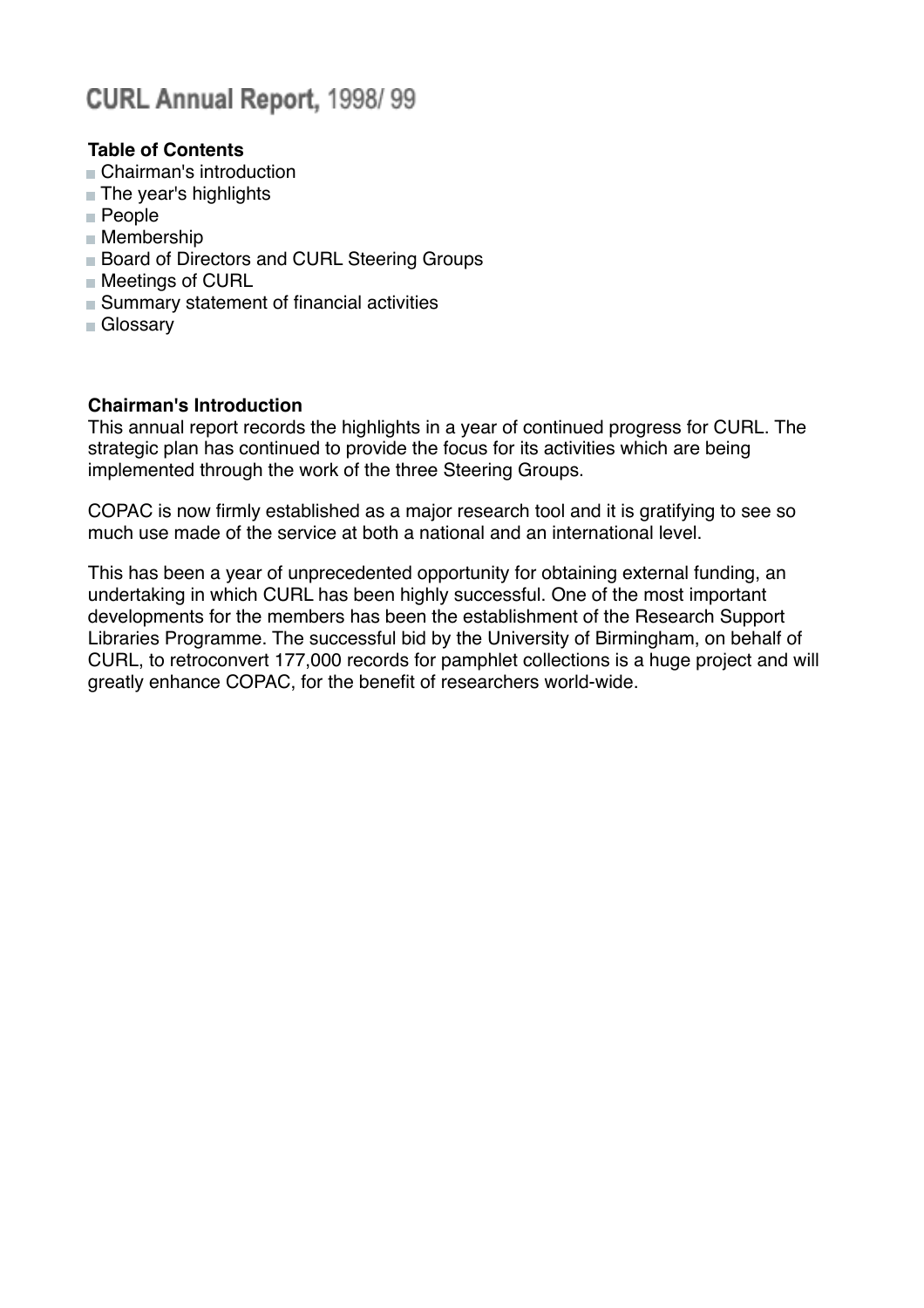Also successful was CURL's bid, led by the University of Liverpool and Manchester Computing, to provide the infrastructure support for the Higher Education Archives Hub. Funding for this project is initially for a year. As the provision of collection level records for archives, to enhance research support, is a major priority for CURL, the experience gained through this project will be very valuable in pushing this agenda forward.

The feasibility study on the identification of CURL collections remaining to be retroconverted, and which is supported by the Heritage Lottery Fund, is almost complete and will provide further opportunities for retroconversion programmes.

The CEDARS project is now acknowledged internationally as undertaking 'cutting-edge' research in digital preservation strategies. The outcomes of the project will be crucial for research libraries.

CURL continues to be enormously grateful to the staff in the CURL libraries who provide their expertise and commitment to further CURL's goals. Our gratitude is also due to Lynne Brindley who stood down from the Board at the AGM and whose vision will be sorely missed.

Finally, I would like to conclude by expressing our particular thanks to Clare Jenkins, CURL's first Executive Secretary who has made CURL a major player within the sector, and who left during the year to take up a post at the University of Birmingham.

**Peter Fox** Chairman

#### **The year's highlights**

Activity throughout the year continued to be driven by CURL's Strategic Plan for 1997-2000. Implementation of the operational goals for the year remained with the Steering Groups.

#### **Resource Description and Discovery**

The Resource Description and Discovery Steering Group, chaired by Clive Field, continued to play a major role in the completion of some important database projects and saw major enhancements in both the CURL database and COPAC.

#### **The database**

Over this period the size of the database continued to increase dramatically and had reached 18.7 million records at the end of July 1999 (see chart '[Growth'](http://www.curl.ac.uk/about/ar9899.htm#growth)). It saw the addition of data from Durham and Warwick, bringing the total number of contributing libraries to fifteen. The number of CURL member-originated records has increased as a proportion of the overall provenance (see chart '[Provenance](http://www.curl.ac.uk/about/ar9899.htm#provenance)'). As in other years, the necessity to reload libraries' data after a change of library system has held up the loading. Also Manchester Computing successfully moved to a new system in July from which to operate the CURL record retrieval service and COPAC (see chart '[Growth in COPAC Usage](http://www.curl.ac.uk/about/ar9899.htm#copac)') and at the same time carried out a full investigation into Year 2000 compatibility of their systems. Work is now in progress to ensure that loading of the remaining 7 libraries' data will take place by the middle of 2000. The increased value of the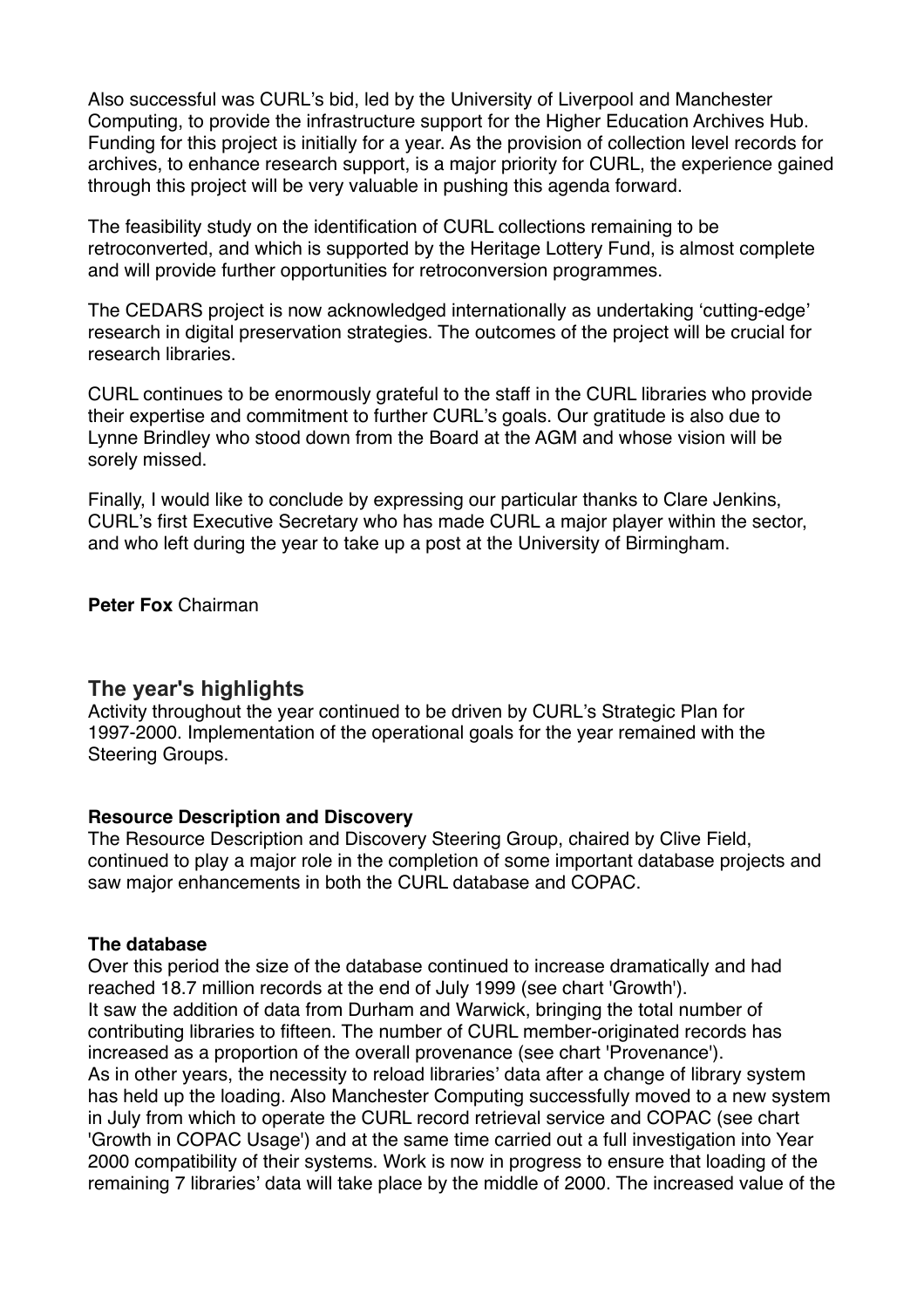database to the wider community is demonstrated by the increase in the number of customers of the database from 10 to 11 with others currently involved in a month's free trial. Prices for access to the database remained at the 1997 rate. The Z39.50 service for record retrieval has gone from strength to strength and is now used by a number of members and customers.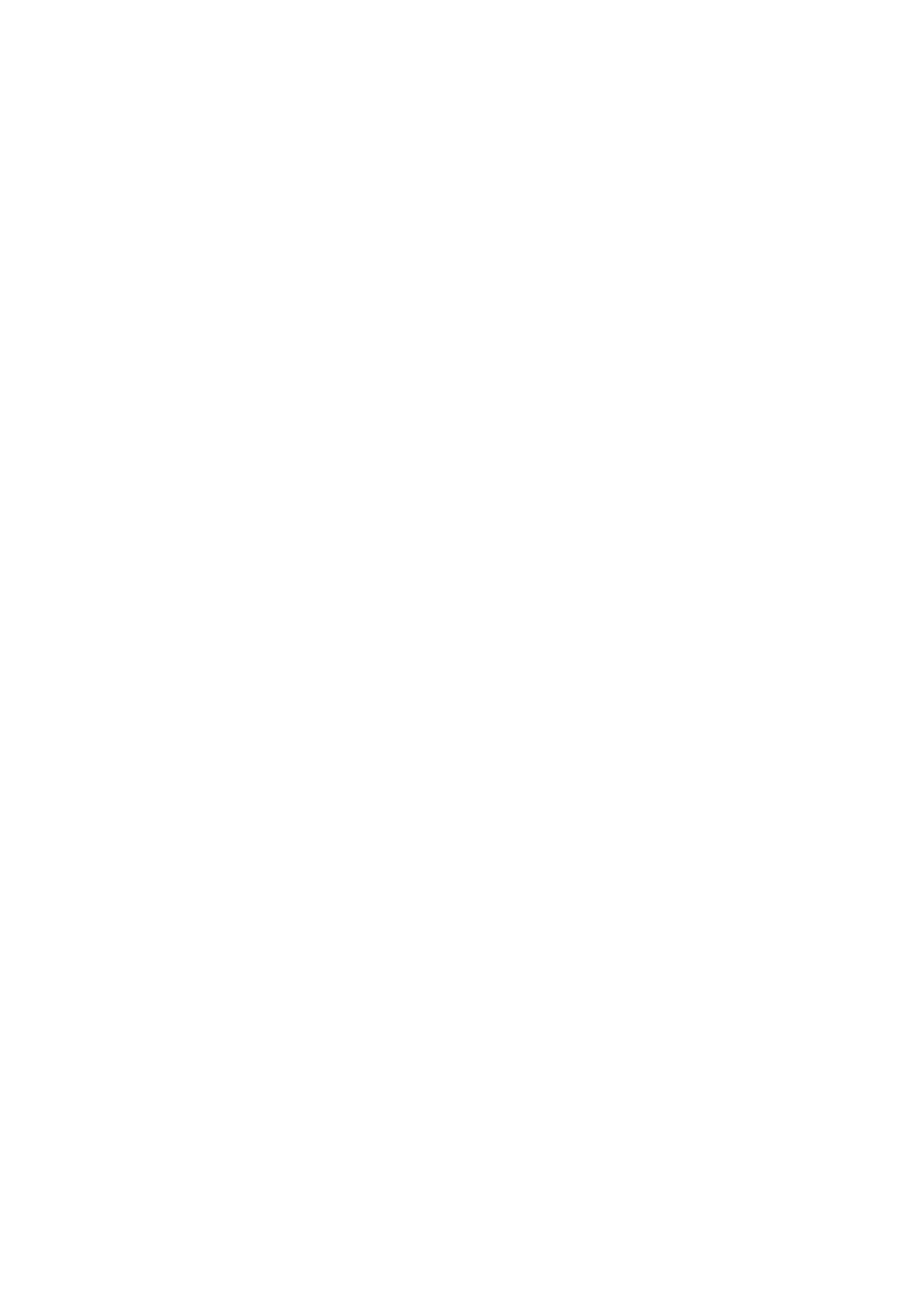

### Growth of the CURL Database up to July 1999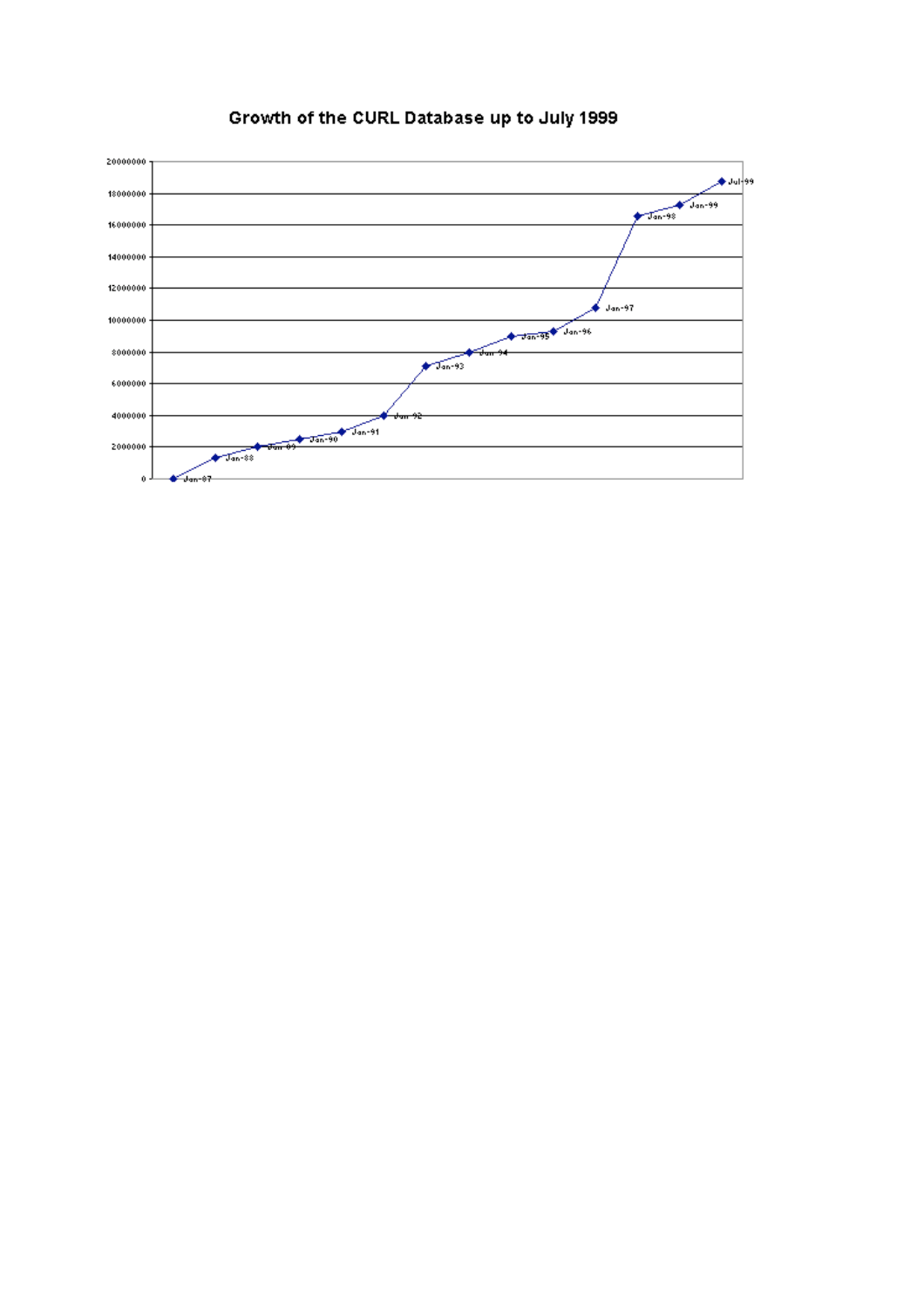## Provenance July 1999

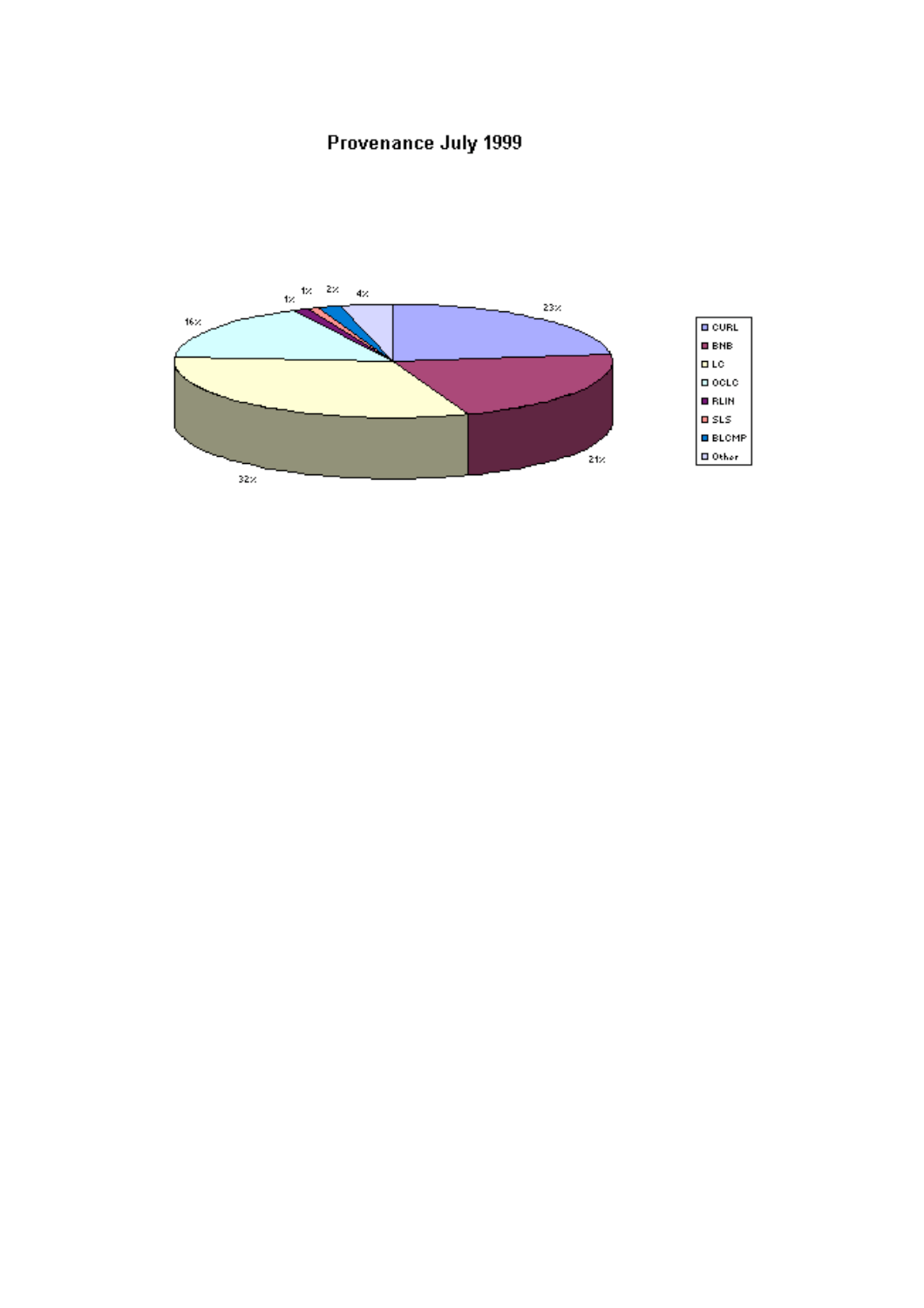Growth in COPAC Usage



### **Bibliographic Standards**

After discussion among cataloguing staff in CURL libraries, CURL agreed Minimum Bibliographic Standards (Roman Scripts) for contributors to the CURL database. The document recommends these standards but by means of flagging the records enables even those records which have little or no value for record retrieval to be added to COPAC so that they are available for resource discovery. The means of flagging records is currently being implemented. The statement of CURL Bibliographic Standards is on the CURL web site.

## **Areas of future development for CURL database and COPAC**

#### **Non-Roman script**

Areas which have been identified for development over the next year include enabling the display and storing of non-Roman Script characters to allow records containing these characters to be loaded into the database and into COPAC. Representatives of CURL and COPAC have attended two seminars covering this issue. CURL libraries are currently involved in a number of projects to catalogue non-Roman script material.

#### **MARC conversion**

As the number of CURL members using USMARC continues to increase, a conversion program to convert records from UKMARC to USMARC is essential and work is in progress at the moment to evaluate commercially available programs to undertake this.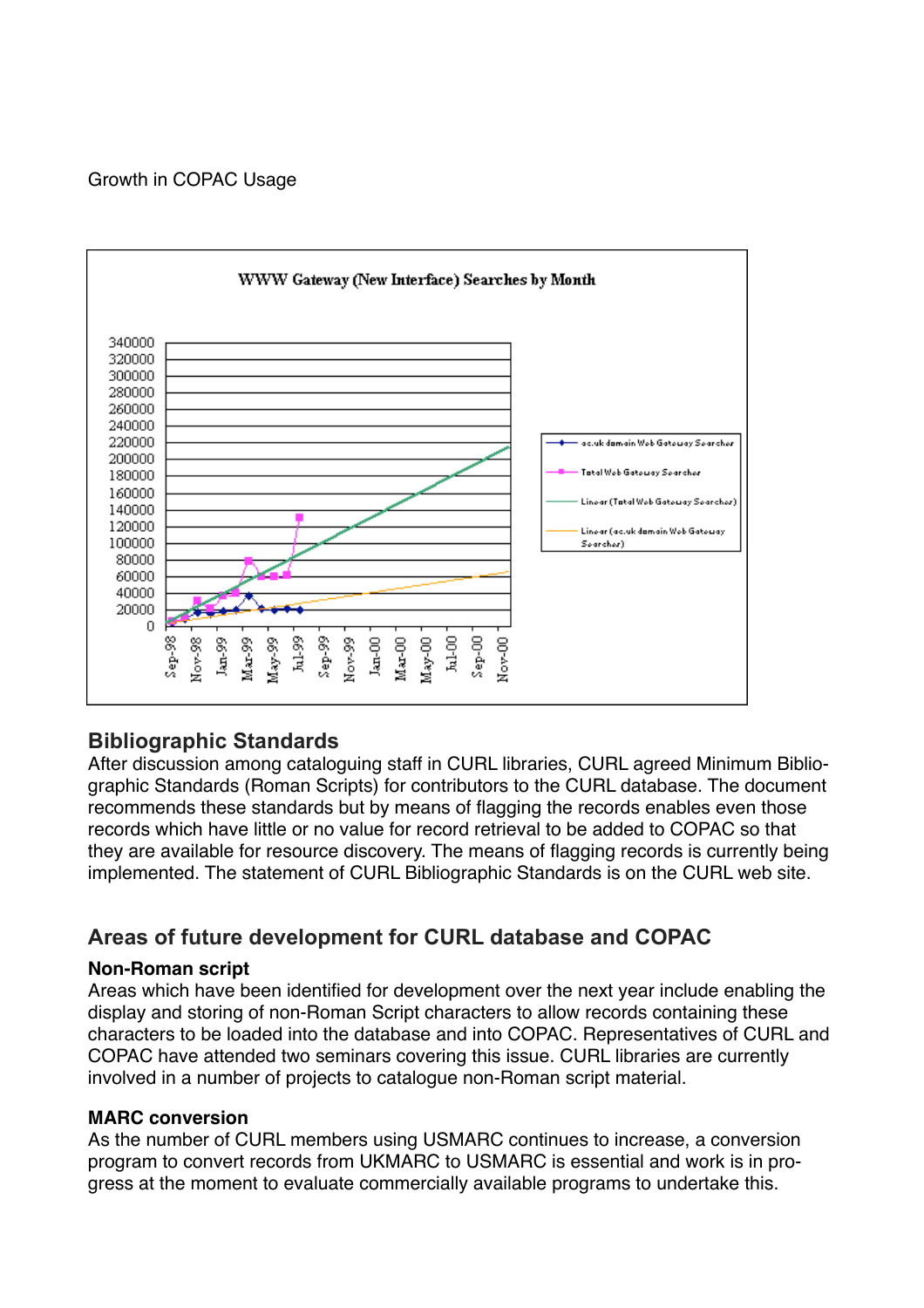#### **Archives & Manuscripts Sub-Group**

It was agreed that the CURL database should be extended to include formats other than printed books. As part of this, Oliver Pickering (Leeds) provided a report on cataloguing practices, within CURL libraries, for archives and manuscripts. The report showed a very wide diversity of practice and it was agreed that any strategy would support the inclusion of collection level records for manuscripts and archives in COPAC; and would also encourage institutions to use EAD as the emerging standard. The report influenced the development of the CURL bid for the infrastructure for the HE Archives Hub.

#### **Access to CURL Resources**

The Steering Group on Access, after extensive consultation with CURL libraries, drew up a Statement of Access Policy document for all CURL libraries. Details of access arrangements to all the member libraries have also been updated. Full details are on the CURL website.

The outcomes of the interlending trial were reviewed and it was agreed that real progress in this area could only be made following the identification of appropriate software. Possibilities include VDX software, as used by the LIDDAS project in Australia or RLG's ILL Manager.

However, given that COPAC now holds considerably more records than was the case during the original trial, it was decided to investigate inter library loans by CURL libraries for monographs, and the extent to which locations for these were available on COPAC. The BLDSC agreed to help with this study and the results will inform CURL's planning in this area.

#### **Resource management**

Further work on setting up the National Register of Collection Strengths led to the commissioning by the National Preservation Office, on behalf of CURL, of David Hayes Associates to establish the database for this Register. A questionnaire is being compiled to be sent out to the full members of CURL – the results will form the initial content for the database.

The joint BL/CURL Working Party on Retention drew up a model retention policy which was then piloted in a number of CURL libraries – Birmingham, Leeds, Durham, Glasgow and UCL. On the basis of the feedback received the policy will be amended and work is progressing on this. Dr Mirjam Foot who chaired the Working Party retired towards the end of the year and she has been replaced as Chairman by Clare Jenkins.

#### **Raising awareness**

Various consultation exercises, relevant to research support within libraries, took place over the year. CURL sent responses to the British Library's Strategic Review consultation paper, to the Heritage Lottery Fund 's 'Towards a Strategic Plan for Lottery Funding for the Heritage' consultation paper and to the National Library of Wales' 'Choosing the future' strategic review.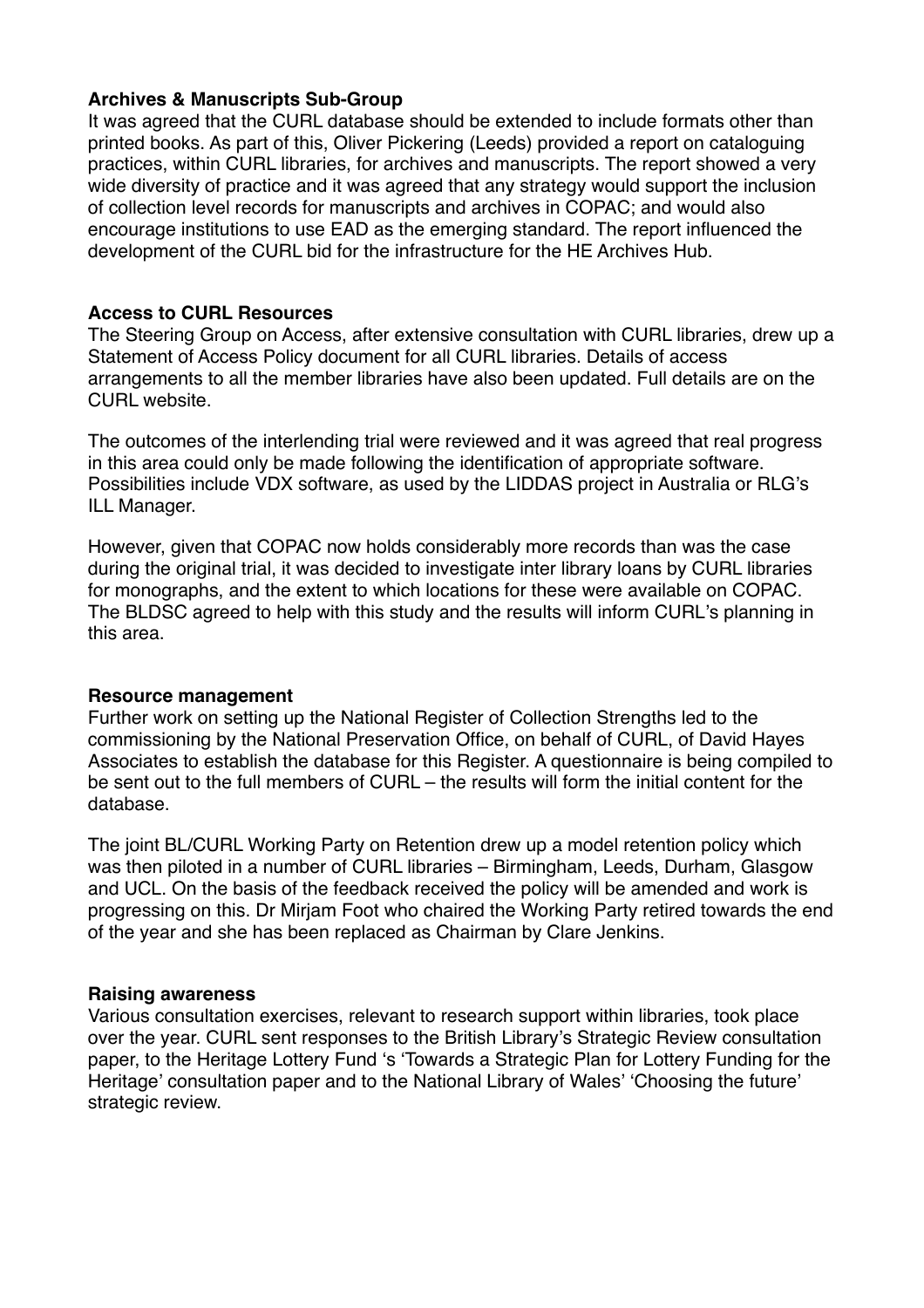## **International links**

### **Research Libraries Group (RLG)**

The relationship between CURL and RLG continued and developed.

RLG's representative in the UK, Nancy Elkington is a member of the Advisory Board for the CEDARS project.

For another year, the fixed-fee all-inclusive deal between RLG and CURL offered CURL members access to RLIN for record supply and to Eureka, Citadel and Shares for resource discovery and inter-lending. Use of Eureka increased throughout the year, as did the number of Shares users. A number of libraries also took advantage of the free trial of the Archival Resources Service.

The gateway developed by RLG to access the CURL Database went live in autumn 1998 and has proved to be a successful development for inter-lending and resource discovery.

The Executive Secretary attended the RLG Annual Meeting at the Getty Institute, Los Angeles in May, and followed this with a visit to RLG headquarters at Mountainview, California.

#### **CAUL**

An invitation was received from CAUL for the heads of CURL libraries to visit Australian university libraries. The invitation has been received with enthusiasm and a programme is being prepared for a visit during August/September 1999. There are likely to be at least ten participants in the tour.

#### **Membership services**

CURL continued its period of consolidation and no new institutions were received into membership.

During the latter part of the year, consequent to the change of Executive Secretary, the CURL Office moved from the LSE to Glasgow. Leeds agreed to continue holding the CURL account and to provide financial statements. CURL is very grateful to these institutions for their administrative support for the Secretariat.

#### **OCLC**

The agreement concluded between CURL and OCLC in January 1998 continued and several of the tapeloading libraries began to receive credits for original cataloguing records. The number of libraries in full tapeloading membership of OCLC rose to 6 (Cambridge, Edinburgh, Glasgow, Leeds, Newcastle, Oxford) when Newcastle joined the CURL agreement. The number of partial members rose to 11.

The CURL Database Officer attended the OCLC Users' Forum in April 1999 in Birmingham.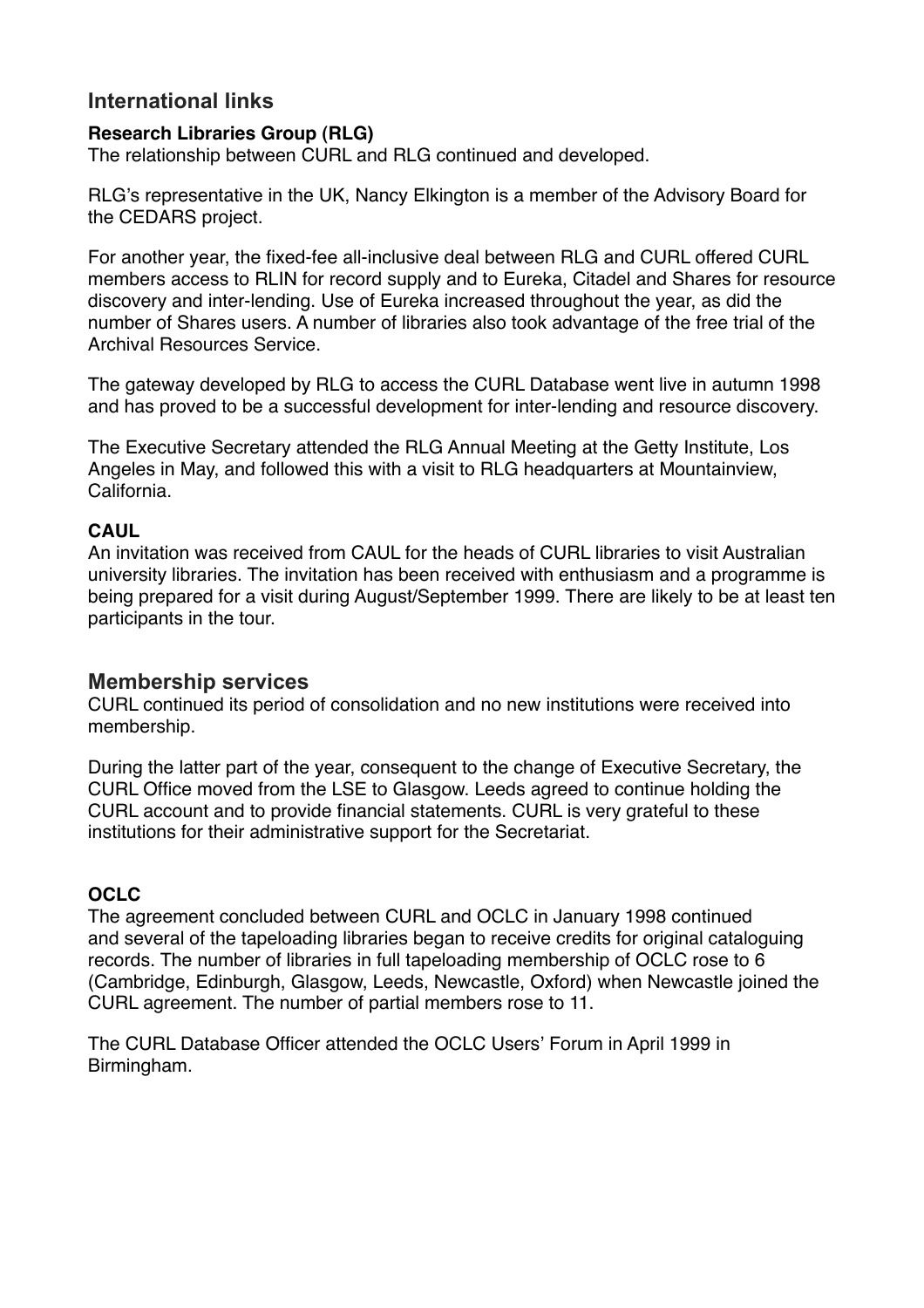#### **National Preservation Office**

CURL continued to support work at the NPO. An annual contribution was made to the costs of the NPO, and CURL continues to be formally represented on the NPO Management Committee.

### **Projects**

#### **Heritage Lottery Fund**

The CURL Database project, supported by the Heritage Lottery Fund, and undertaken by consultants Juliet Leeves and Stella Butler commenced in autumn 1998 and was well on its way to completion by the end of the year. The study has identified collections remaining to be retrospectively converted from manual records within the CURL libraries and is likely to recommend specific retrospective conversion projects for consideration.

#### **Research Support Libraries Programme**

A CURL bid to RSLP to retroconvert records for pamphlet collections in the libraries was successful and is being led by Birmingham. It will convert a minimum of 177,000 records and involves 16 CURL libraries and 2 non-CURL members. Non-CURL members involved in projects with a majority of CURL partners, have benefited from free access to the CURL database for the purposes of the projects. CURL libraries individually are involved in a number of other RSLP projects. CURL has also provided RSLP with a minimum bibliographic standard which should apply to all relevant projects.

#### **HE Archives Hub**

CURL was successful in bidding to JISC for the infrastructure provision for the HE Archives Hub. This project is to be funded for a year in order to develop a 'proof of concept'. The project is led by the University of Liverpool and Manchester Computing. Liverpool will undertake the development work and the service will form part of the MIMAS suite of services. Data contribution for the Hub has been separately funded by JISC – 12 of the data contributors are CURL members. Editorial control is being undertaken by Southampton.

#### **CEDARS**

The CEDARS project is now well underway. Three project officers have been appointed at Leeds, Oxford and Cambridge. There have been some changes to the project management infrastructure and a number of focus groups have taken place.

Work based at Oxford will concentrate on metadata issues for digital preservation. Cambridge remains focused on Content Issues addressing rights management, copyright and collection management. Leeds will concentrate on the development of the demonstrator software system which will form the backbone of the demonstrator projects.

#### **People**

A long-standing member of the Board, Lynne Brindley stood down in March 1999. Her vision and commitment have had a very significant impact on CURL's thinking. Jan Wilkinson was appointed as Director of Strategic Development at Leeds following Lynne Brindley's promotion to Pro-Vice Chancellor.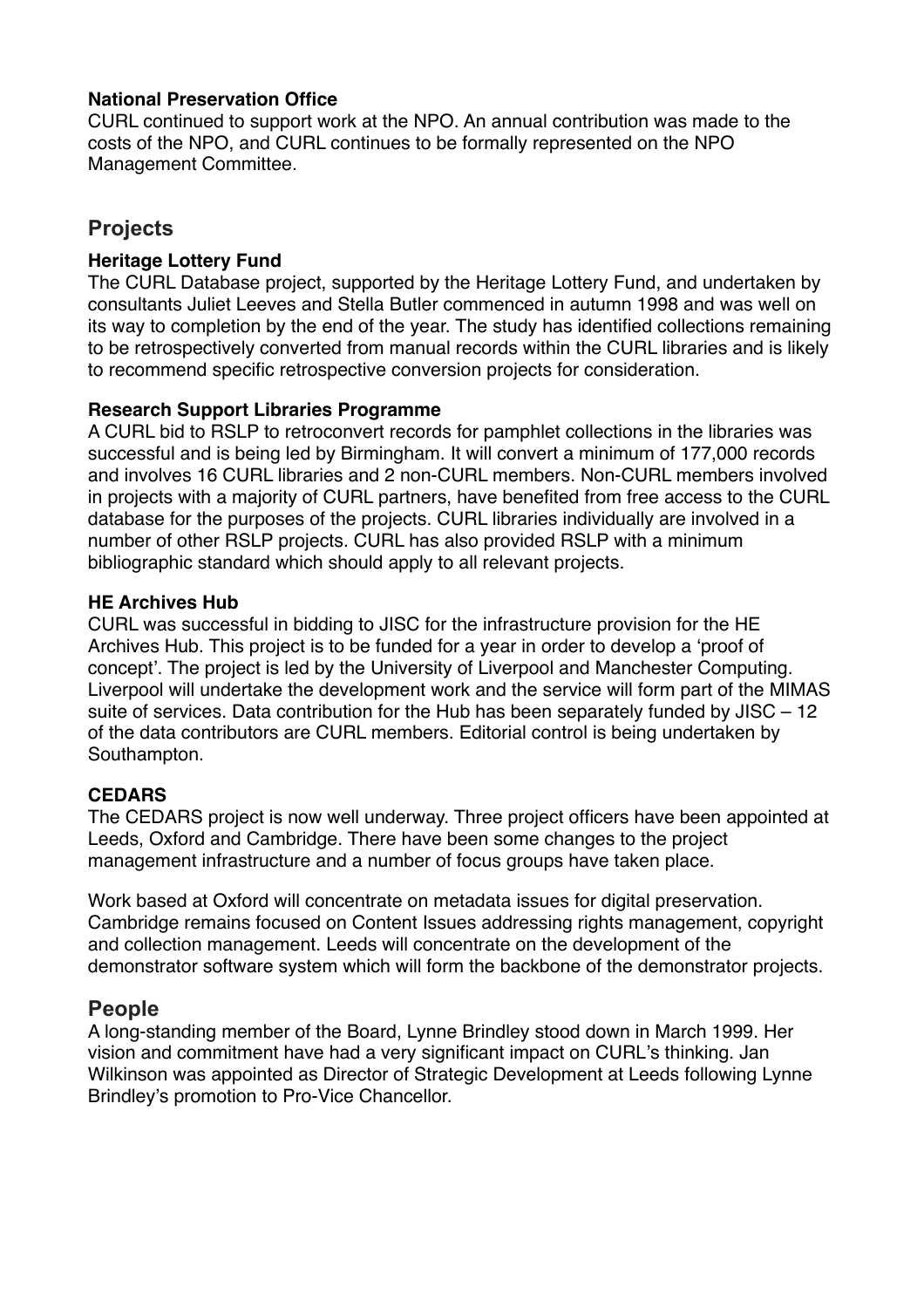At Glasgow Andrew Wale was appointed Director of Library Services, following the retirement of Henry Heaney. [It was with great regret that CURL heard of Henry Heaney's death in September 1999].

Clare Jenkins, CURL's first Executive Secretary, resigned with effect from March 1999 to take up the appointment of Assistant Director at Birmingham. Her contribution to CURL's development, strategic vision and, most notably, its position of influence within the sector was enormous and CURL is greatly indebted to her. Chris Bailey was appointed as the incoming Executive Secretary.



#### **Membership**

The twenty institutions in full membership at 31 July 1999 were the universities of Birmingham, Cambridge, Durham, Edinburgh, Glasgow, Leeds, Liverpool, London, Manchester, Newcastle, Nottingham, Oxford, Sheffield, Southampton, Warwick and Imperial College London, London School of Economics, University College London and Trinity College Dublin.

The British Library, the National Libraries of Scotland and Wales and the Wellcome Trust were Associate Members and the School of Advanced Study of the University of London was a co-operating member.

#### **Board of Directors**

Membership for the year was as follows

#### **To 18 March 1999**

| Lynne Brindley               | University of Leeds      |
|------------------------------|--------------------------|
| <b>Clive Field</b>           | University of Birmingham |
| <b>Peter Fox</b><br>Chairman | University of Cambridge  |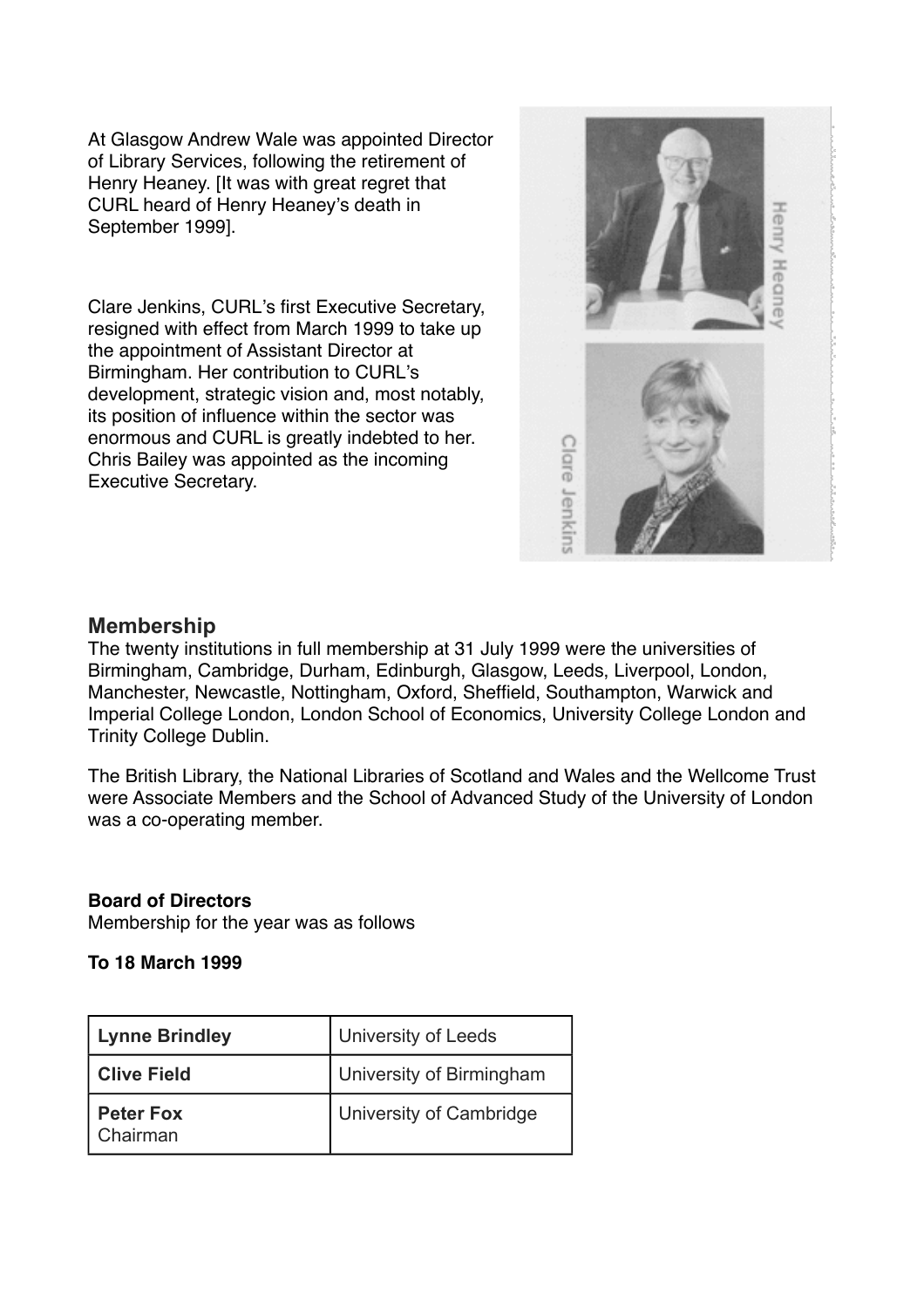| <b>Michael Hannon</b><br><b>Honorary Treasurer</b> | University of Sheffield   |
|----------------------------------------------------|---------------------------|
| <b>John Hall</b>                                   | University of Durham      |
| <b>lan Mowat</b>                                   | University of Edinburgh   |
| <b>Bernard Naylor</b>                              | University of Southampton |
| <b>Frances Thomson</b>                             | University of Liverpool   |

## **Following AGM on 18 March 1999**

| <b>Paul Ayris</b>                                  | <b>University College London</b> |
|----------------------------------------------------|----------------------------------|
| <b>Clive Field</b>                                 | University of Birmingham         |
| <b>Peter Fox</b><br>Chairman                       | University of Cambridge          |
| <b>Michael Hannon</b><br><b>Honorary Treasurer</b> | University of Sheffield          |
| <b>John Hall</b>                                   | University of Durham             |
| <b>Ian Mowat</b>                                   | University of Edinburgh          |
| <b>Bernard Naylor</b>                              | University of Southampton        |
| <b>Frances Thomson</b>                             | University of Liverpool          |

## **CURL Steering groups**

## **Resource Description and Discovery Steering Group**

| <b>Chris Bailey (from 16 April</b><br>1999) | <b>CURL</b>              |
|---------------------------------------------|--------------------------|
| <b>Clive Field</b><br>Chair                 | University of Birmingham |
| <b>John Hall</b>                            | University of Durham     |
| <b>Clare Jenkins (to 31</b><br>March 1999)  | <b>CURL</b>              |
| <b>Anne Mealia</b>                          | <b>CURL</b>              |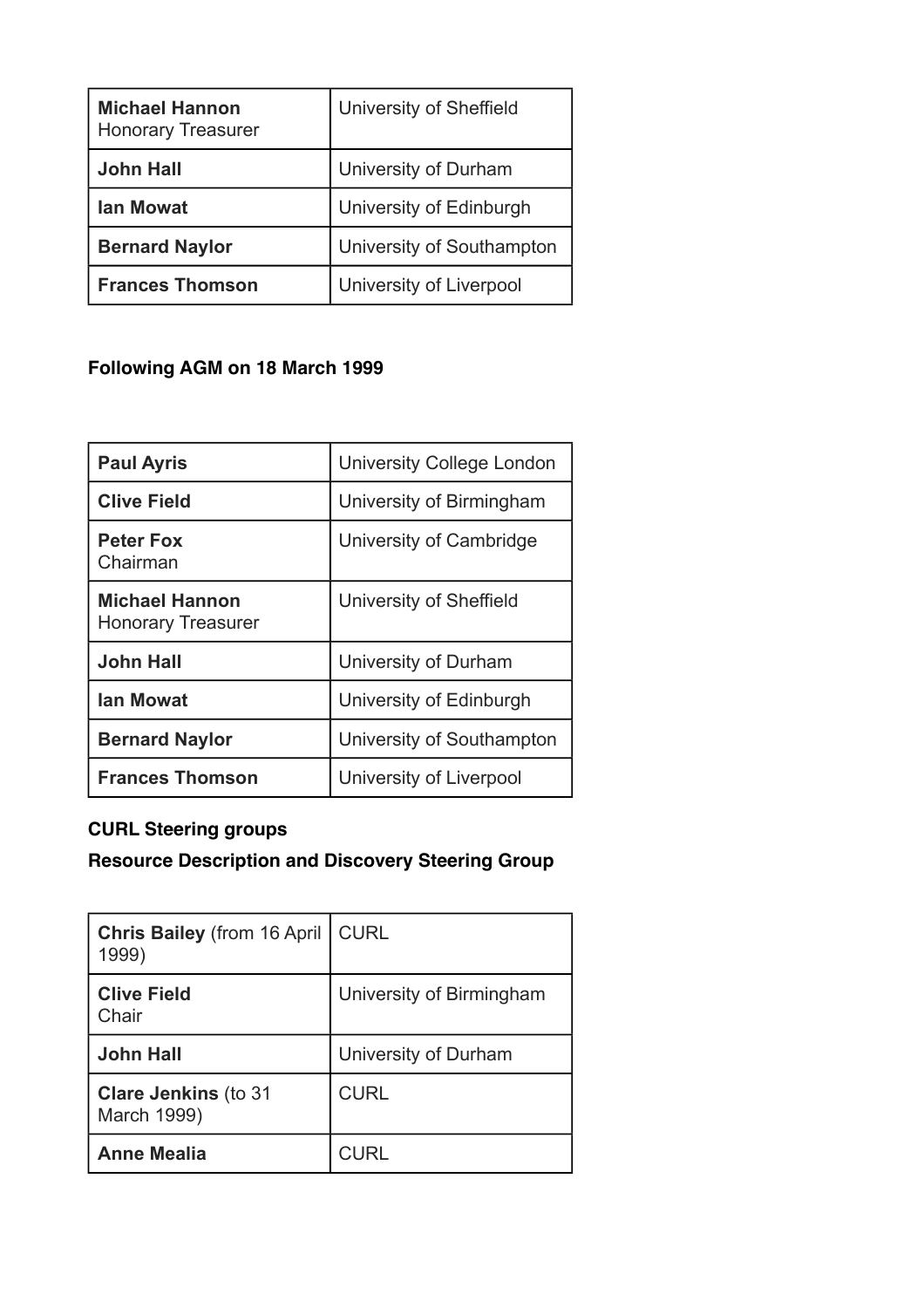| <b>Oliver Pickering</b>                   | <b>University of Leeds</b>  |
|-------------------------------------------|-----------------------------|
| <b>Hugh Taylor</b>                        | University of Cambridge     |
| <b>Paul Watry</b>                         | University of Liverpool     |
| <b>Keith Webster</b>                      | University of Newcastle     |
| <b>Janet Wharton</b>                      | University of Nottingham    |
| Present at each meeting<br>by invitation: |                             |
| <b>Julia Chruszcz</b>                     | <b>Manchester Computing</b> |
| <b>Ric Collins</b>                        | <b>Manchester Computing</b> |

## **Access Steering Group**

| <b>Frances Thomson</b><br>Chair            | University of Liverpool               |
|--------------------------------------------|---------------------------------------|
| <b>Chris Bailey</b>                        | University of Glasgow/<br><b>CURL</b> |
| <b>Anne Bell</b>                           | King's College London                 |
| <b>Clare Jenkins (to 31</b><br>March 1999) | <b>CURL</b>                           |
| Anne Mealia                                | <b>CURL</b>                           |
| <b>Michele Shoebridge</b>                  | University of Birmingham              |
| <b>Murray Simpson</b>                      | University of Edinburgh               |
| <b>Julia Walworth</b>                      | University                            |
| <b>Jan Wilkinson</b>                       | University of Leeds                   |
| Present at each meeting<br>by invitation:  |                                       |
| <b>Ric Collins</b>                         | <b>Manchester Computing</b>           |

## **Resource Management Steering Group**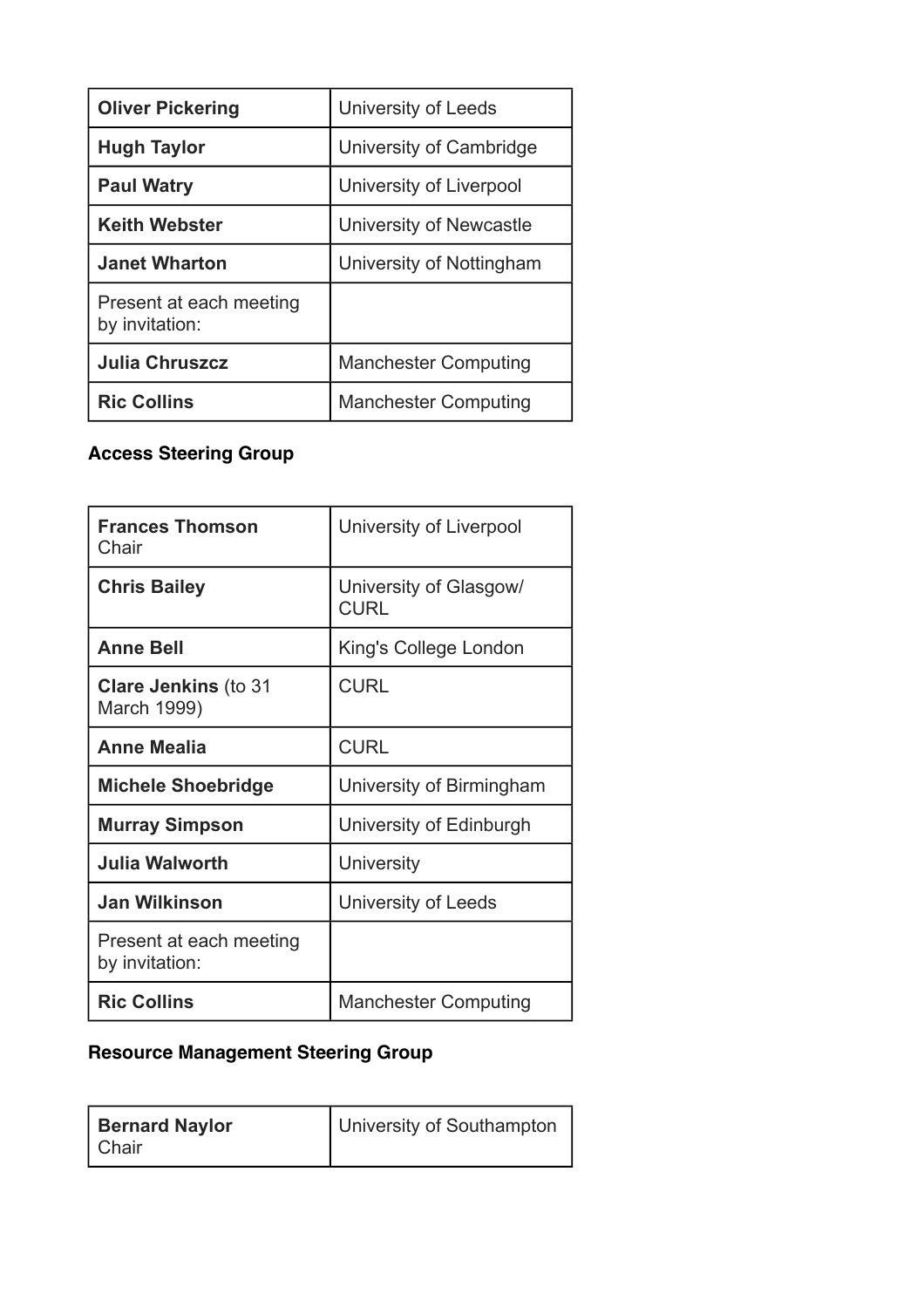| <b>Chris Bailey (from 16 April</b><br>1999) | <b>CURL</b>             |
|---------------------------------------------|-------------------------|
| <b>Liz Davis</b>                            | <b>Imperial College</b> |
| <b>Tom Graham</b>                           | University of Newcastle |
| <b>Clare Jenkins (to 31</b><br>March 1999)  | <b>CURL</b>             |
| <b>Stephanie Kenna</b>                      | <b>British Library</b>  |
| <b>Martin Lewis</b>                         | University of Sheffield |
| <b>Mark Nicholls</b>                        | University of Cambridge |
| <b>Gregory Walker</b>                       | University of Oxford    |

### **Meetings of CURL**

#### **The Board of Directors met on the following occasions**

14 September 1998 - Gleddoch House, Glasgow

- 25 November 1998 UCL
- 14 January 1999 UCL
- 17 March 1999 Durham
- 07 June 1999 UCL

#### **Member representatives met on the following occasions**

15 September 1998 - Gleddoch House, Glasgow 18 March 1999 - Durham

#### **The Annual General Meeting**

18 March 1999 - Durham

### **Summary statement of financial activities:**

#### **Year ended 31 July 1999**

|                        | 1999   | 1998 |
|------------------------|--------|------|
|                        | ◠<br>~ |      |
| Income and expenditure |        |      |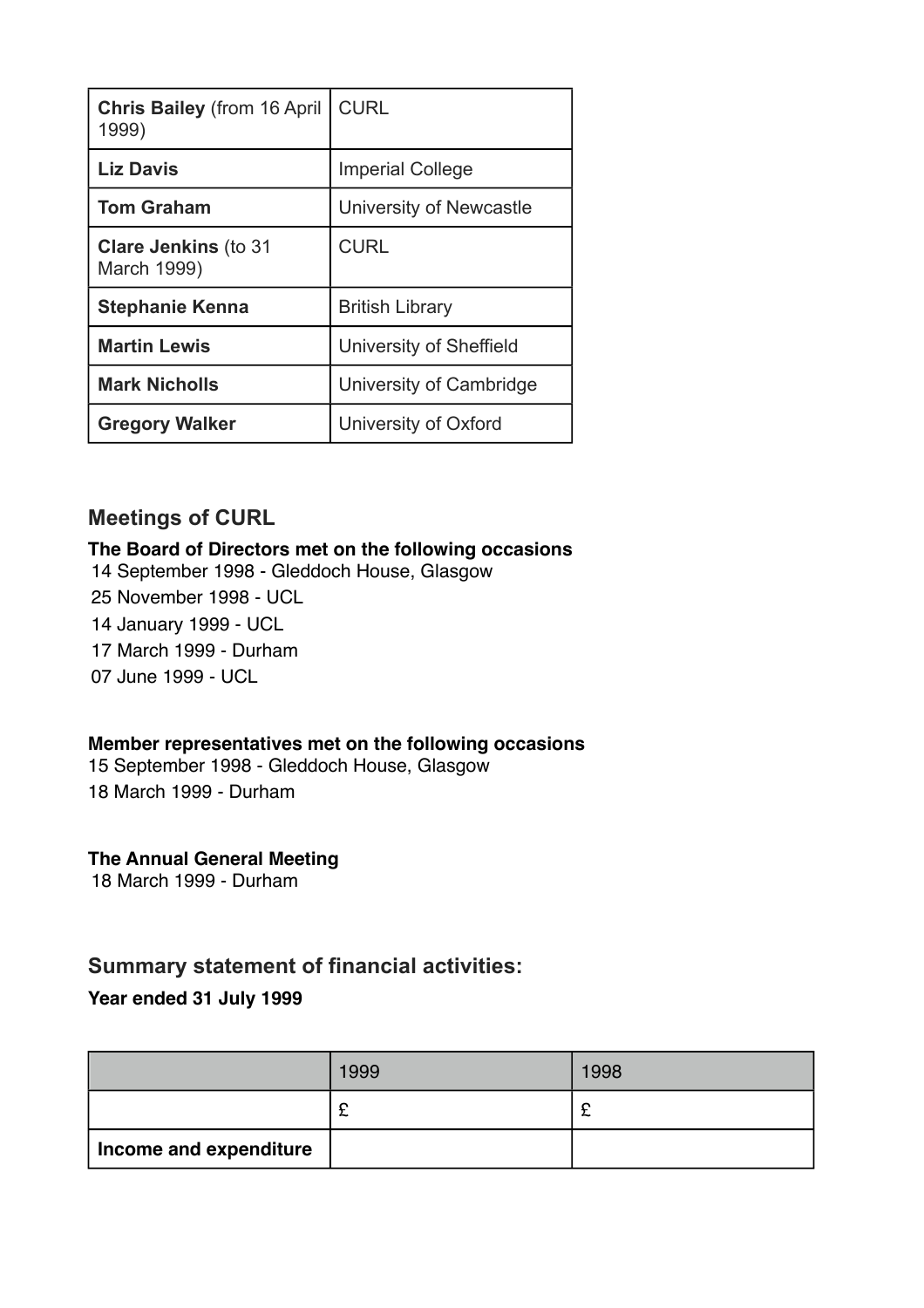|                                                                                | 1999     | 1998    |
|--------------------------------------------------------------------------------|----------|---------|
| Incoming resources                                                             |          |         |
| Subscriptions                                                                  | 189,125  | 178,705 |
| User charges                                                                   | 127,215  | 97,902  |
| <b>CURL</b> guide                                                              | 6        | 39      |
| <b>RLIN</b> search charge                                                      | 248,299  | 199,506 |
| <b>CEDARS</b> project                                                          | 132,000* | 42,500  |
| Other income                                                                   | 23,470   | 2,720   |
| Interest received                                                              | 14,743   | 7,230   |
| 734,858                                                                        | 528,602  |         |
| <b>Resources used</b>                                                          |          |         |
| <b>Staff Costs</b>                                                             | 77,545   | 74,227  |
| <b>Administrative Costs</b>                                                    | 11,177   | 11,450  |
| Membership activities                                                          | 67,693   | 23,950  |
| Database expenditure                                                           | 233,282  | 214,137 |
| <b>CEDARS</b> project                                                          | 134,240* | 16,461  |
|                                                                                |          |         |
|                                                                                | 523,937  | 340,225 |
| Net incoming (outgoing)<br>resources for the year and<br>net movement in funds |          |         |
|                                                                                | 210,921  | 188,377 |
| *restricted funds                                                              |          |         |

### **Glossary**

BLDSC British Library Document Supply Centre BLPES British Library of Political and Economic Science CAUL Council of Australian University Libraries CEDARS CURL Exemplars for Digital Archives COPAC CURL Online Public Access Catalogue HLF Heritage Lottery Fund ILL Inter-library loans JISC Joint Information Systems Committee